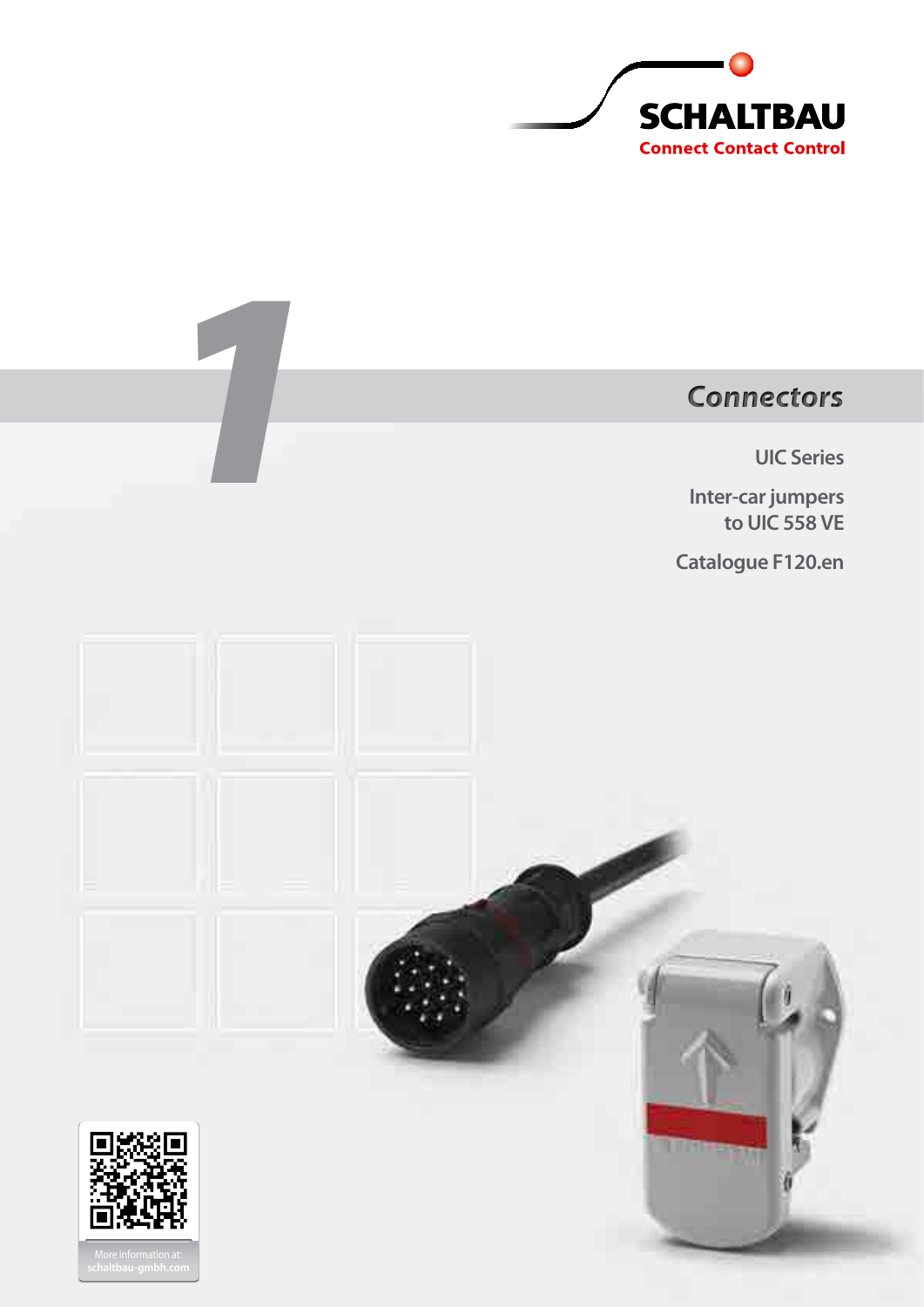

### **UIC Series** Inter-car jumpers to UIC 558 VE

### **Schaltbau jumpers for inter-car connections to UIC standard – cost-effective, durable and highly reliable**

The rugged jumpers typically connect lines used for the remote control of lights and train doors or for public address systems in passenger coaches of trains or diesel and electric multiple units. They are also ideally suited for the transmission of binary data, as for instance, via CAN bus.

Break-away connector that ensures, provided the receptacle is installed in the correct position, a non-destructive separation of plug and receptacle when two electrically not decoupled vehicles move apart. The jumpers fully comply with the requirements of UIC 558 VE (until 1994: UIC 568 VE).

### **Features**



### **Break-away connector:**

Ensures a non-destructive separation of plug and receptacle when two electrically not decoupled vehicles move apart in accordance with UIC 558

- **Design life:** 10,000 mating cycles
- Cable assembly:

We supply on request receptacles and plugs assembled complete with cables or wires to suit the customer's specific requirements

**Sealed to IP69K:** 

Receptacle, also empty and dummy receptacle, with closed lid, and connector when mated; cable entry of plug included

- **Weather proof and temperature resistant:**  -50° C min. up to +90° C max., no material excluded
- **Corrosion resistant** Increased corrosion resistance to chemicals, in particular to detergents containing acids or alkalis
- **Assembly:** 
	- Suitable for gangway connections
	- Quick and easy to assemble
	- Seals can be replaced without disassembling the contacts
- **Flammability:**
- UL94-V0 listed
- Complies with fire protection standard EN 45545

Shells:

Shells of plug, receptacle, dummy and empty receptacle, compliant with UIC 558

● **New: Replacement insert** 

Schaltbau has developed a new replacement insert for the receptacle of the UIC 558 connector which is likely to reduce maintenance and downtime considerably. For if during maintenance it becomes necessary to replace worn contacts, there is no need of a cable replacement any longer. All you need do is exchange the replacement insert of the receptacle. You can do that from the front and outside the engine shed and even do without the electrical test of the connector's contacts and wires

- **Receptacle, dummy and empty receptacle:**  Aluminium die cast: rugged and durable
- **Plug:**
- Polyamide, glass fibre reinforced
- **Inserts:**
	- $\bullet$  13, 18 and 22 pole + PE
	- Compatible with 13 or 18 pole inserts to UIC standard
	- 13 pole plug intermateable with 18 pole receptacle in accordance with UIC 558 VE
	- Polyamide, glass fibre reinforced
- **Contacts:**
	- High-quality machined contacts
	- Nickel, silver or gold plated
	- Crimp connection  $18 ... 17$  AWG (0.75 ...  $1.00 \text{ mm}^2$ )
	- Continuous low contact resistance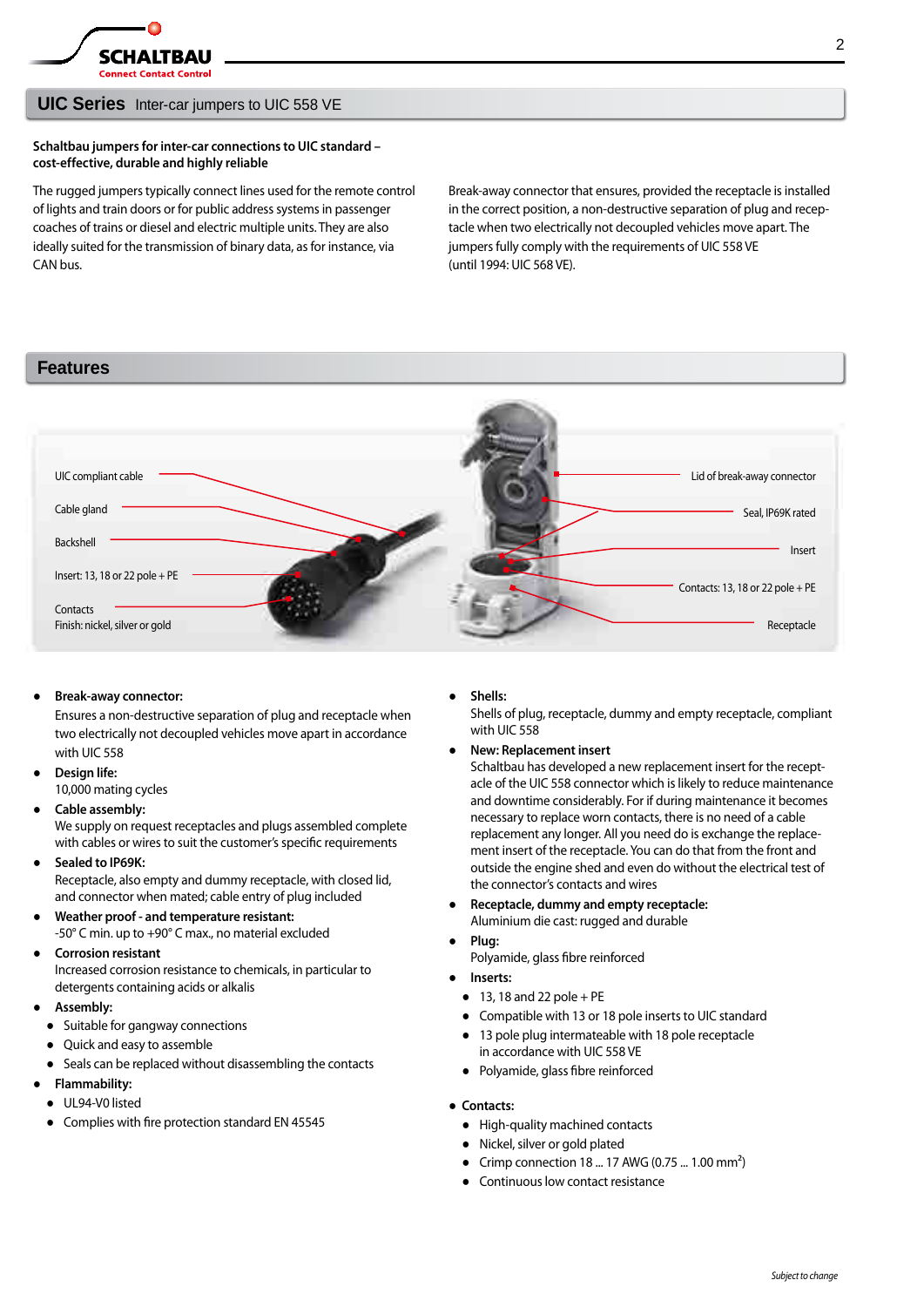### **Specifications Specifications Series UIC 558 VE**

| <b>UIC Series</b>                                                                                                                                               | <b>Standard</b>                               | 13 pole                                                                                                                                                                                        | 18 pole                                                                                                                                                                                                              | $22$ pole + PE                                                                                                                                                                                                       |
|-----------------------------------------------------------------------------------------------------------------------------------------------------------------|-----------------------------------------------|------------------------------------------------------------------------------------------------------------------------------------------------------------------------------------------------|----------------------------------------------------------------------------------------------------------------------------------------------------------------------------------------------------------------------|----------------------------------------------------------------------------------------------------------------------------------------------------------------------------------------------------------------------|
| Jumpers to UIC standard                                                                                                                                         | <b>UIC 558 VE</b><br>(until 1994: UIC 568 VE) |                                                                                                                                                                                                |                                                                                                                                                                                                                      |                                                                                                                                                                                                                      |
| Layout<br>Contact cavities:<br>$O$ implemented<br>$\bigcirc$ empty                                                                                              |                                               | O<br>Ő<br>00000<br>$\bigcirc$                                                                                                                                                                  | $\circ$<br>О<br>200000<br>O                                                                                                                                                                                          |                                                                                                                                                                                                                      |
| Contact arrangement<br>Contact identification marked on insert<br>Pin insert:<br>rear view<br>Socket insert:<br>front view                                      |                                               | 13<br>9<br>7<br>11<br>$10\,$<br>12<br>6<br>5<br>$\mathbf{1}$<br>3                                                                                                                              | 13<br>11<br>10<br>12<br>5<br>17<br>3                                                                                                                                                                                 | 20 21<br>8 9 10 22<br>$1 \t2 \t11$<br>$18 \t6 \t\pm\t3\t12$<br>$17 \quad 5 \quad 4$<br>13<br>16 15                                                                                                                   |
| Rated operating voltage, no PE                                                                                                                                  | IEC 60038                                     | 60V                                                                                                                                                                                            | 60V                                                                                                                                                                                                                  | 60V                                                                                                                                                                                                                  |
| Rated operating voltage, plus PE                                                                                                                                | IEC 60038                                     |                                                                                                                                                                                                |                                                                                                                                                                                                                      | 110 V AC                                                                                                                                                                                                             |
| Current rating of individual contacts                                                                                                                           |                                               | 10 A                                                                                                                                                                                           | $10A*1$                                                                                                                                                                                                              | 10A                                                                                                                                                                                                                  |
| Terminal type                                                                                                                                                   |                                               | Crimp, machined contacts                                                                                                                                                                       | Crimp, machined contacts                                                                                                                                                                                             | Crimp, machined contacts                                                                                                                                                                                             |
| Contact diameter                                                                                                                                                |                                               | 3 mm                                                                                                                                                                                           | 3 mm                                                                                                                                                                                                                 | 3 mm                                                                                                                                                                                                                 |
| Connector type<br>Cable plug<br>Receptacle<br>Receptacle with replacement insert                                                                                |                                               | Pin contacts<br>Socket contacts                                                                                                                                                                | Pin contacts<br>Socket contacts<br>Pin contacts, socket contacts<br>in replacement insert                                                                                                                            | Pin contacts<br>Socket contacts<br>---                                                                                                                                                                               |
| Wire gauge                                                                                                                                                      |                                               | 18  17 AWG                                                                                                                                                                                     | 18  17 AWG                                                                                                                                                                                                           | 18  17 AWG                                                                                                                                                                                                           |
| Contact resistance, typ.<br>with replacement insert                                                                                                             | IEC 60512-2                                   | $<$ 4 m $\Omega$<br>---                                                                                                                                                                        | $<$ 4 m $\Omega$<br>$\leq$ 40 m $\Omega$ <sup>*2</sup>                                                                                                                                                               | $<$ 4 m $\Omega$<br>---                                                                                                                                                                                              |
| Insulation resistance                                                                                                                                           | IEC 60512-3-1                                 | $>10$ M $\Omega$                                                                                                                                                                               | $>10 \text{ M}\Omega$                                                                                                                                                                                                | $>10$ M $\Omega$                                                                                                                                                                                                     |
| IP rating                                                                                                                                                       | EN 60529                                      |                                                                                                                                                                                                | IP69K when mated or receptacle closed and locked                                                                                                                                                                     |                                                                                                                                                                                                                      |
| Shock, Vibration                                                                                                                                                | EN 61373                                      |                                                                                                                                                                                                | Category 1, Class B                                                                                                                                                                                                  |                                                                                                                                                                                                                      |
| Operating temperature range                                                                                                                                     |                                               |                                                                                                                                                                                                | $-50 °C$ +90 °C                                                                                                                                                                                                      |                                                                                                                                                                                                                      |
| Mechanical endurance                                                                                                                                            | IEC 60512-5,<br>test 9a                       |                                                                                                                                                                                                | 10,000 mating cycles                                                                                                                                                                                                 |                                                                                                                                                                                                                      |
| Shells/Contact material<br>Receptacle shell<br>Colour <sup>*3</sup><br>Plug shell<br>Colour <sup>*3</sup><br>Seal<br>Insert<br>Contacts<br>Finish <sup>*3</sup> |                                               | Aluminium die cast / GdAISi 12<br>RAL 7035 (light grey)<br>Polyamide PA 6 GF30<br>black<br>Silicone<br>Polyamide PA 6 GF30 black<br>non-halogen<br>Copper wrought alloy, crimpable<br>Ni/Ag/Au | Aluminium die cast / GdAlSi 12<br>RAL 7035 (light grey) + red bar<br>Polyamide PA 6 GF30<br>$black + red$ bar<br>Silicone<br>Polyamide PA 6 GF30 black<br>non-halogen<br>Copper wrought alloy, crimpable<br>Ni/Ag/Au | Aluminium die cast / GdAlSi 12<br>RAL 7035 (light grey) + blue bar<br>Polyamide PA 6 GF30<br>black + blue bar<br>Silicone<br>Polyamide PA 6 GF30 black<br>non-halogen<br>Copper wrought alloy, crimpable<br>Ni/Ag/Au |
| Approvals                                                                                                                                                       |                                               | EAL                                                                                                                                                                                            | EAD                                                                                                                                                                                                                  | <b>SCHALTBAU</b>                                                                                                                                                                                                     |

*\*1 Current rating of individual contacts with replacement insert: maximum temperature rise 70 K at 10A, exceeding by far the 30 K at 1A according to UIC 558 VE.* 

*\*2 Contact resistance with replacement insert: after climate test <200 mΩ typ.*

*\*3 Standard is nickel. Silver or gold plated contacts upon request (not available for BT, CA).*

### **Quality and Safety**

## **Rail vehicles in good hands –**

The development, manufacture and assembly of our products are subject to the quality management provisions of DIN EN ISO 9001 and IRIS (International Railway Industry Standard). Continuous testing

guarantees consistently high quality. Your benefit: Great performance at low operating costs. Maximum operating reliability and long lifetime of your rolling stock.

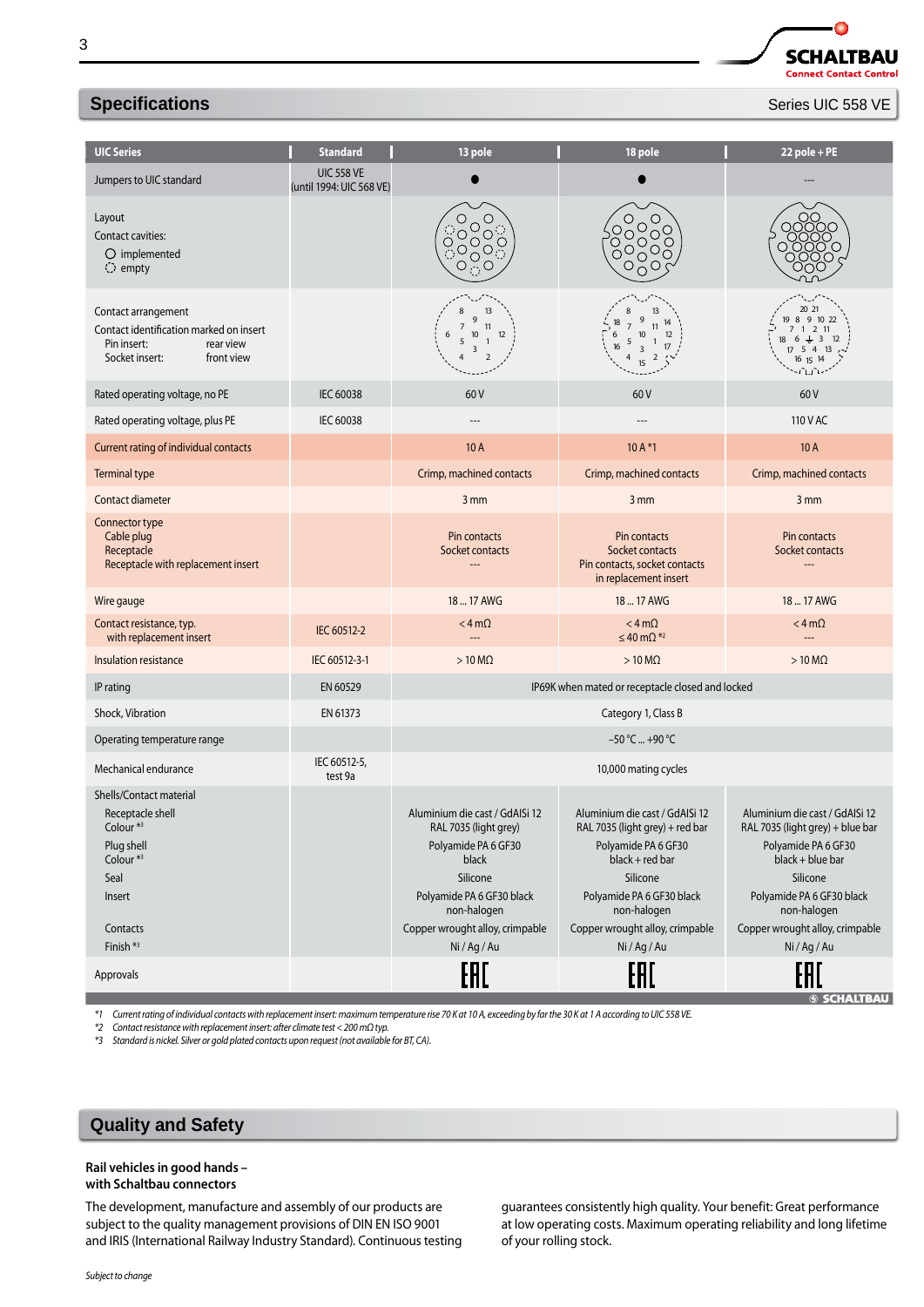

## **Ordering code** Series UIC

# 4

|                                                               | Example:<br>UIC SL 18P ER D2 Lxxxx Ag                                                                                                                                                                                                                                |
|---------------------------------------------------------------|----------------------------------------------------------------------------------------------------------------------------------------------------------------------------------------------------------------------------------------------------------------------|
| <b>Series</b>                                                 |                                                                                                                                                                                                                                                                      |
| <b>UIC</b>                                                    | Inter-car jumpers<br>to UIC 558 VE                                                                                                                                                                                                                                   |
|                                                               | Plug / receptacle / dummy / empty                                                                                                                                                                                                                                    |
| <b>SK</b><br><b>SL</b><br><b>VK</b><br><b>ST</b>              | Plug 13 pole, pre-assembled with connector cable and cable harness<br>Plug, pre-assembled with connector cable<br>Connector cable, double ended, pre-assembled<br>Plug                                                                                               |
| DK<br>DL.<br><b>BT</b><br>CA<br><b>KD</b>                     | Socket insert 13 pole, pre-assembled with connector cable and harness<br>Socket insert, pre-assembled with connector cable<br>Replacement insert, requiring CA *<br>Crimp adapter, requiring BT *<br>Receptacle <sup>*</sup>                                         |
| <b>BD</b><br>LD                                               | Dummy receptacle with insert, no contacts<br>Empty receptacle, no insert implemented                                                                                                                                                                                 |
| <b>KK</b>                                                     | Cable gland Pg21 for through hole mounting                                                                                                                                                                                                                           |
|                                                               | Insert: Number of / type of contacts / finish                                                                                                                                                                                                                        |
| 13P<br>18P<br>22P                                             | Plug: 13 pole pin, nickel plated<br>Plug: 18 pole pin, nickel plated<br>Plug: 22 pole + PE pin, nickel plated                                                                                                                                                        |
| 135<br>18 <sub>5</sub> /P<br>18S<br><b>22S</b><br>130-180-220 | Receptacle: 13 pole socket, nickel plated<br>Replacement insert: 18 pole socket on both ends, nickel plated<br>Receptacle: 18 pole socket, nickel plated<br>Receptacle: 22 pole + PE socket, nickel plated<br>Dummy receptacle: with insert, no contacts implemented |
| 00                                                            | Empty receptacle: no insert implemented                                                                                                                                                                                                                              |
| <b>Colour of shell</b>                                        |                                                                                                                                                                                                                                                                      |
| E<br>R                                                        | for plug: black<br>for plug: red                                                                                                                                                                                                                                     |
| C<br>D<br>F<br>G<br>T<br>$\mathbf{0}$                         | for receptacle: RAL 7035, light grey, acc. to standard<br>for receptacle: RAL 3020, traffic red<br>for receptacle: RAL 7012, basalt grey<br>for receptacle: RAL 5022, night blue<br>for receptacle: RAL 7022, umbra grey<br>for socket insert: black                 |
| Colour marking                                                |                                                                                                                                                                                                                                                                      |
| R<br>B<br>0                                                   | red: only for 18 pole jumpers, acc. to standard<br>only for 22 pole +PE jumpers<br>blue:<br>none                                                                                                                                                                     |
| Cable gland                                                   |                                                                                                                                                                                                                                                                      |
| D <sub>1</sub><br>D <sub>2</sub>                              | only plug: for cable diameters 12.5  15.5 mm<br>only plugs: for cable diameters 16.5  18.5 mm                                                                                                                                                                        |
| <b>Connector cable</b>                                        |                                                                                                                                                                                                                                                                      |
| Lxxxx                                                         | Cable length (for assembled cable sets only with the length you require)<br>Length in mm                                                                                                                                                                             |
| <b>Special designs</b>                                        |                                                                                                                                                                                                                                                                      |
| Ag<br>Au                                                      | Silver plated instead of nickel plated, on request (no option for BT and CA)<br>Gold plated instead of nickel plated, on request (no option for BT and CA)                                                                                                           |
| S1                                                            | Switching contact, receptacle only                                                                                                                                                                                                                                   |
| F4                                                            | M6 earthing bolt, only with receptacle, dummy and empty receptacle                                                                                                                                                                                                   |
| ZW                                                            | Empty receptacle with centring guide, only with replacement insert                                                                                                                                                                                                   |

*\* For ordering a pre-assembled receptacle with replacement insert and crimp adater, see page 5 under stock items and page 8 also.*

### *Note:* ⁄!\

*This catalogue shows only stock items. For some variants minimum quantities apply. Please ask for the conditions.*

### *Special variant:*

*If you need a special variant of the connector, please do not hesitate to contact us. Maybe the type of connector you are looking for is among our many special designs. If not, we can also supply customized designs. In this case, however, minimum ordering quantities apply.*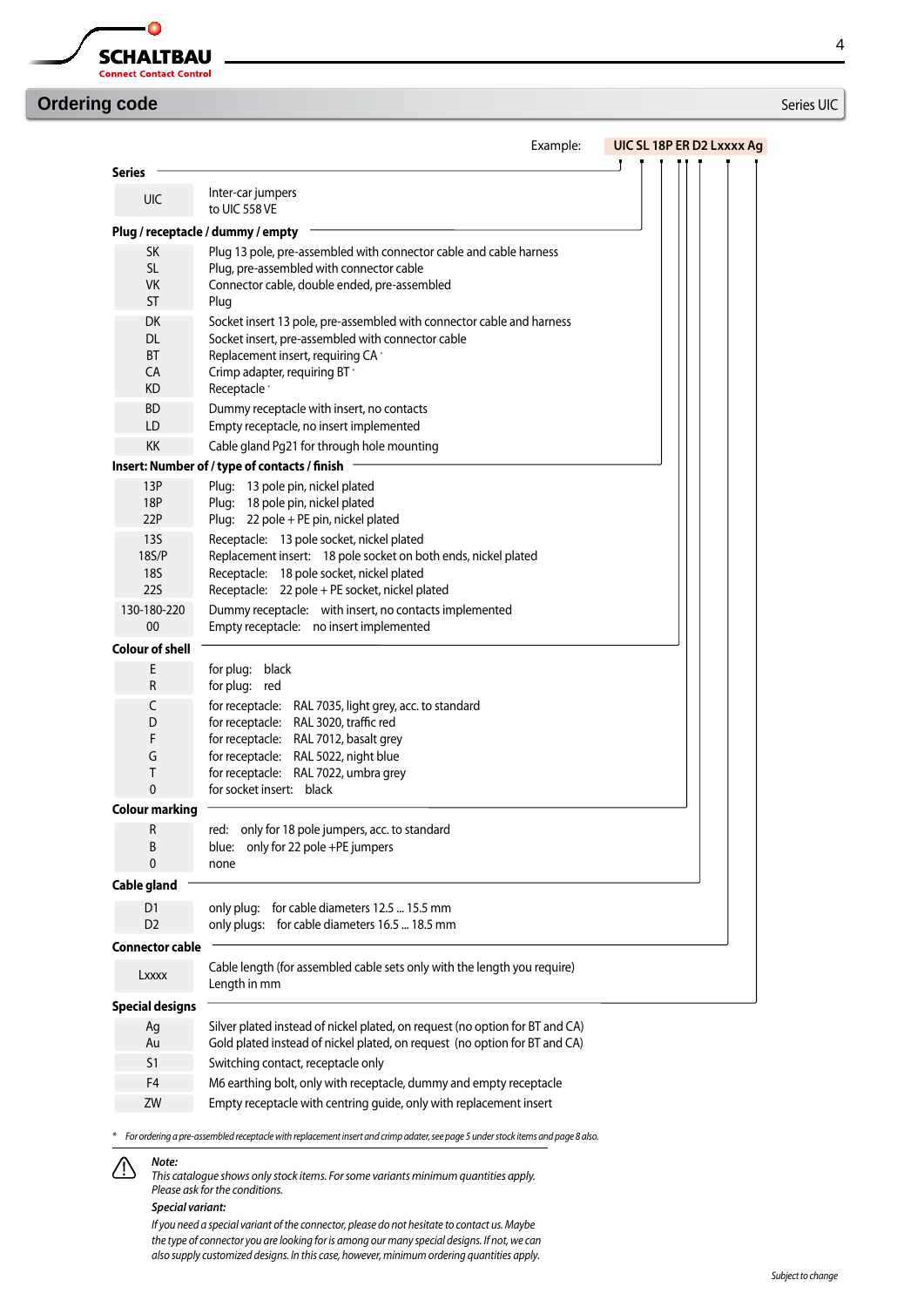### **Stock items** Variants for 18 pole jumpers **Stock items** Variants of 18 pole jumpers Series UIC

● **UIC SL 18P ER Lxxxx Connector cable, single ended**

- UIC SL 18P E Series Plug with single ended connector cable 18 pole, pins, nickel plated Colour of backshell: black
- R Colour marking of backshell: red
- Lxxxx Cable length in mm as required

● **UIC VK 18P ER Lxxxx Connector cable, double ended**



- UIC Series
- VK Plug with double ended connector cable
- 18P 18 pole, pins, nickel plated
- E Colour of backshell: black
- R Colour marking of backshell: red
- Lxxxx Cable length in mm as required
- **Receptacle with replacement insert, adapter and connector cable, including:**



### **UIC LD 180 CR ZW Empty receptacle**

- UIC Series
- LD Empty receptacle
- 180 with insert, no contacts
- C RAL 7035, light grey
- R Colour marking of shell: red
- ZW Empty receptacle with centring guide

### **UIC BT 18S/P Replacement insert**

- UIC Series
- BT Replacement insert, only together with crimp adapter
- 18S/P 18 pole, sockets, implemented at both ends, nickel plated

### **UIC CA 18P 00 Lxxxx Crimp adapter with connector cable**

- UIC Series
- CA Crimp adapter
- 18P 18 pole, pins, nickel plated
- 0 Colour of insert: black
- $\Omega$ Colour marking: none
- Lxxxx Cable length in mm as required

### ● **UIC ST 18P ER D2 Plug** ● **UIC KD 18S CR Receptacle**



| UIC            | Series                           |
|----------------|----------------------------------|
| <b>ST</b>      | Plug                             |
| 18P            | 18 pole, pins, nickel plated     |
| F              | Colour of backshell: black       |
| R              | Colour marking of backshell: red |
| D <sub>2</sub> | Cable gland Ø 16.5  18.5 mm      |



- KD Receptacle
- 18S 18 pole, sockets, nickel plated
- C RAL 7035, light grey
- R Colour marking of shell: red
- 
- **Receptacle with insert and connector cable, including:**



### **UIC LD 180 CR Empty receptacle**

- UIC Series
- LD Empty receptacle
- 180 with insert, no contacts
- C RAL 7035, light grey
- R Colour marking of shell: red

### **UIC DL 18S 00 Lxxxx Socket insert**

- UIC Series
- DL Socket insert with connector cable
- 18S 18 pole, sockets, nickel plated
- $\mathbf{0}$ Colour of insert: black
- 0 Colour marking: none
- Lxxxx Cable length in mm as required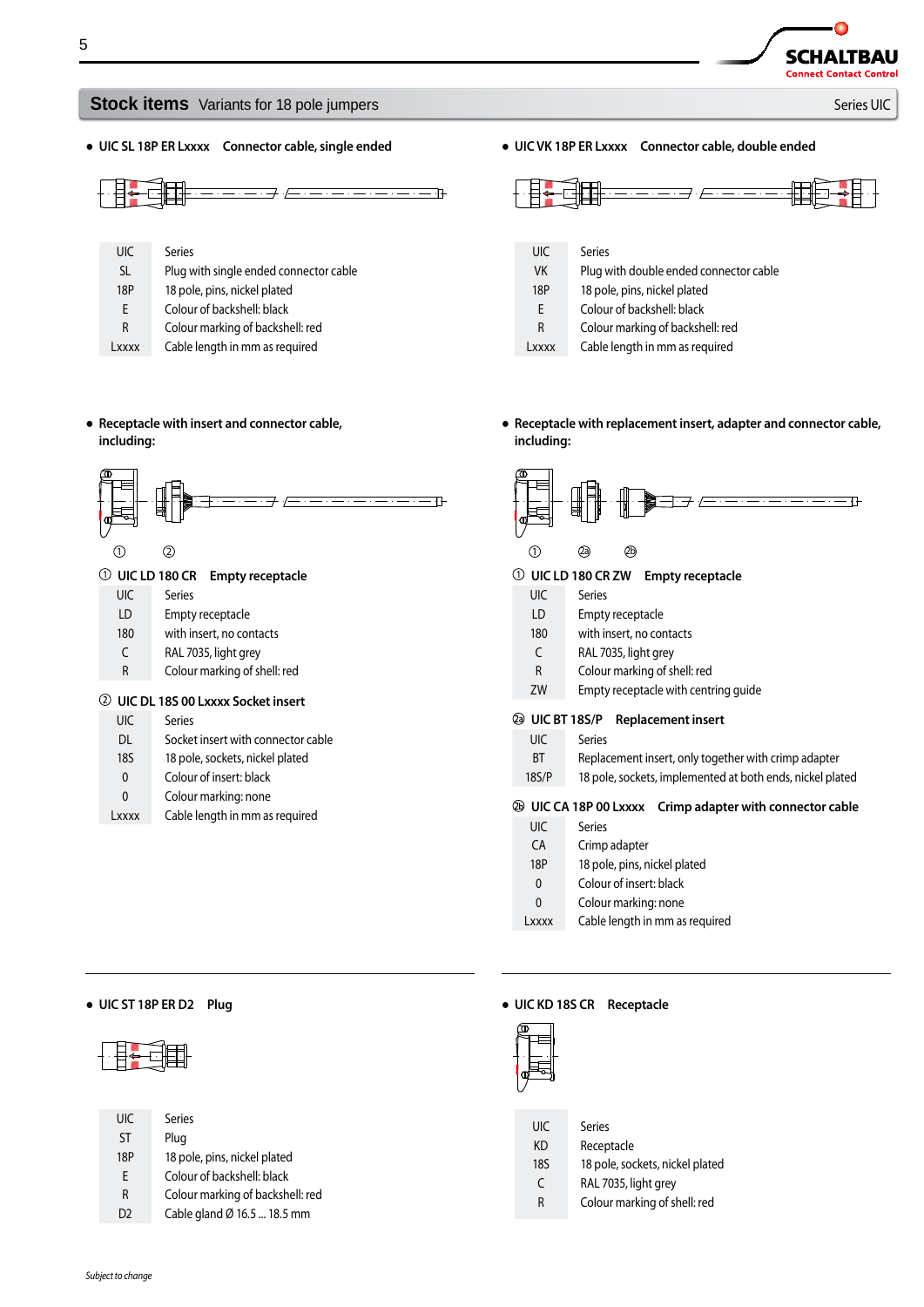

*Note:*

G

### **Connector cable** pre-assembled cable sets for plugs Series UIC Series UIC

6

### ● **UIC SK 13P E0 Lxxxx 13 pole plug with single ended connector cable and cable harness**



### **Single ended connector cable with 13 pole plug and cable harness, pre-assembled with the length you require**

|               |                                      |                                       |                          |                                       | Cable lenath Lxxxx                                                                                                         | <b>Tolerance</b>     |
|---------------|--------------------------------------|---------------------------------------|--------------------------|---------------------------------------|----------------------------------------------------------------------------------------------------------------------------|----------------------|
| Lavout<br>೧ಁ೦ | Ordering code<br>UIC SK 13P EO Lxxxx | Colour<br>black,<br>no colour marking | # of contacts<br>13 pins | Lenath<br>Cable lenath Lxxxx<br>in mm | $\leq$ 2.000 mm<br>$>$ 2,000 mm, $\leq$ 4,000 mm $\pm$ 30 mm<br>$>$ 4,000 mm, $\leq$ 10,000 mm $\pm$ 60 mm<br>$>10.000$ mm | $±20$ mm<br>$±80$ mm |
|               |                                      |                                       |                          |                                       |                                                                                                                            |                      |

*13 pole plug, with 18 wire connector cable (5 wires not used)*

### ● **UIC SL 18P ER Lxxxx 18 pole plug with single ended connector cable**



**Single ended connector cable with 18 pole plug, pre-assembled with the length you require**

| Lavout            | Ordering code       | Colour                       | # of contacts | Length                      | Cable lenath Lxxxx                                                                                                         | <b>Tolerance</b>     |
|-------------------|---------------------|------------------------------|---------------|-----------------------------|----------------------------------------------------------------------------------------------------------------------------|----------------------|
| ╰<br>ಂಸಂಕ<br>ಂಸಂಸ | UIC SL 18P ER Lxxxx | black,<br>red colour marking | 18 pins       | Cable length Lxxxx<br>in mm | $\leq$ 2.000 mm<br>$>$ 2.000 mm, $\leq$ 4.000 mm $\pm$ 30 mm<br>$>$ 4,000 mm, $\leq$ 10,000 mm $\pm$ 60 mm<br>$>10.000$ mm | $±20$ mm<br>$±80$ mm |

### **Connector cable** pre-assembled cable sets for plugs Series UIC Series UIC

### ● **UIC VK 13P E0 Lxxxx, UIC VK 18P ER Lxxxx 18 pole double ended connector cables with 2 plugs**



### **Double ended connector cables with plugs, pre-assembled with the length you require**

| Layout | <b>Ordering code</b> | <b>Colour</b>                 | # of contacts | Length                      |
|--------|----------------------|-------------------------------|---------------|-----------------------------|
|        | UIC VK 13P E0 Lxxxx  | black,<br>no colour marking   | 13 pins       | Cable length Lxxxx<br>in mm |
|        | UIC VK 18P ER Lxxxx  | black,<br>colour marking: red | 18 pins       | Cable length Lxxxx<br>in mm |

| Cable length Lxxxx                         | <b>Tolerance</b> |
|--------------------------------------------|------------------|
| $\leq$ 2.000 mm                            | $±20$ mm         |
| $>$ 2,000 mm, $\leq$ 4,000 mm $\pm$ 30 mm  |                  |
| $>$ 4,000 mm, $\leq$ 10,000 mm $\pm$ 60 mm |                  |
| $>10.000$ mm                               | $±80$ mm         |

*Note:*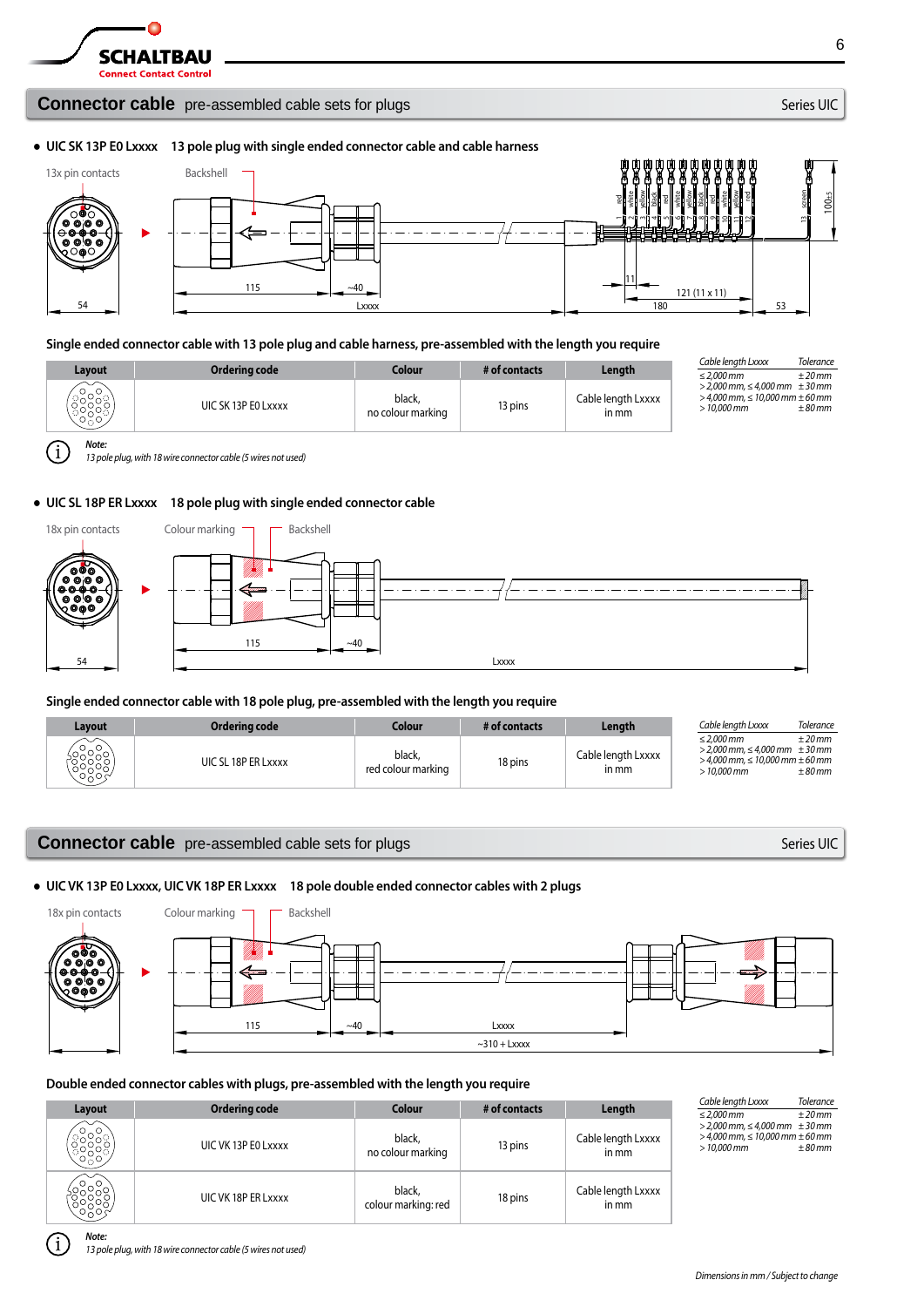**SCHALTBAU Connect Contact Control** 

### **Connector cable** pre-assembled cable sets for receptacles Series Series UIC Series UIC

● **13 pole receptacle with socket insert and single ended connector cable with cable harness, including:**



### Empty receptacle, see Fig.  $\bigcirc$  Socket insert with single ended connector cable and cable harness, **pre-assembled with the length you require, see Fig.**

| Ordering code        | Colour                  | Lavout                | Ordering code                                                         | # of contacts | Length                      | Cable lenath Lxxxx                                                                                                         | <b>Tolerance</b>     |
|----------------------|-------------------------|-----------------------|-----------------------------------------------------------------------|---------------|-----------------------------|----------------------------------------------------------------------------------------------------------------------------|----------------------|
| <b>UIC LD 130 CO</b> | RAL 7035,<br>light grey | ∼<br>ဴး<br>ႏွိႏိ      | UIC DK 13S 00 Lxxxx                                                   | 13 sockets    | Cable length Lxxxx<br>in mm | $\leq$ 2.000 mm<br>$>$ 2,000 mm, $\leq$ 4,000 mm $\pm$ 30 mm<br>$>$ 4,000 mm, $\leq$ 10,000 mm $\pm$ 60 mm<br>$>10.000$ mm | $±20$ mm<br>$±80$ mm |
|                      |                         | Note:<br>$\mathbf{i}$ | 13 nole socket insert with 18 wire connector cable (5 wires not used) |               |                             |                                                                                                                            |                      |

*13 pole socket insert with 18 wire connector cable (5 wires not used)*

● **18 pole receptacle with socket insert and single ended connector cable, including:**



Empty receptacle, see Fig.  $\bigcirc$  Socket insert with single ended connector cable and cable harness, **pre-assembled with the length you require, see Fig.** 

| Ordering code | <b>Colour</b>                                     | Lavout    | Ordering code       | # of contacts | Length                      | Cable lenath Lxxxx                                                                                                        | <b>Tolerance</b>    |
|---------------|---------------------------------------------------|-----------|---------------------|---------------|-----------------------------|---------------------------------------------------------------------------------------------------------------------------|---------------------|
| UIC LD 180 CR | RAL 7035,<br>light grey<br>Colour marking:<br>red | ဴး<br>ႏွိ | UIC DL 18S 00 Lxxxx | 18 sockets    | Cable length Lxxxx<br>in mm | $\leq$ 2.000 mm<br>$>$ 2,000 mm, $\leq$ 4,000 mm $\pm$ 30 mm<br>$>$ 4,000 mm, $\leq$ 10,000 mm $\pm$ 60 mm<br>> 10.000 mm | ±20mm<br>$\pm80$ mm |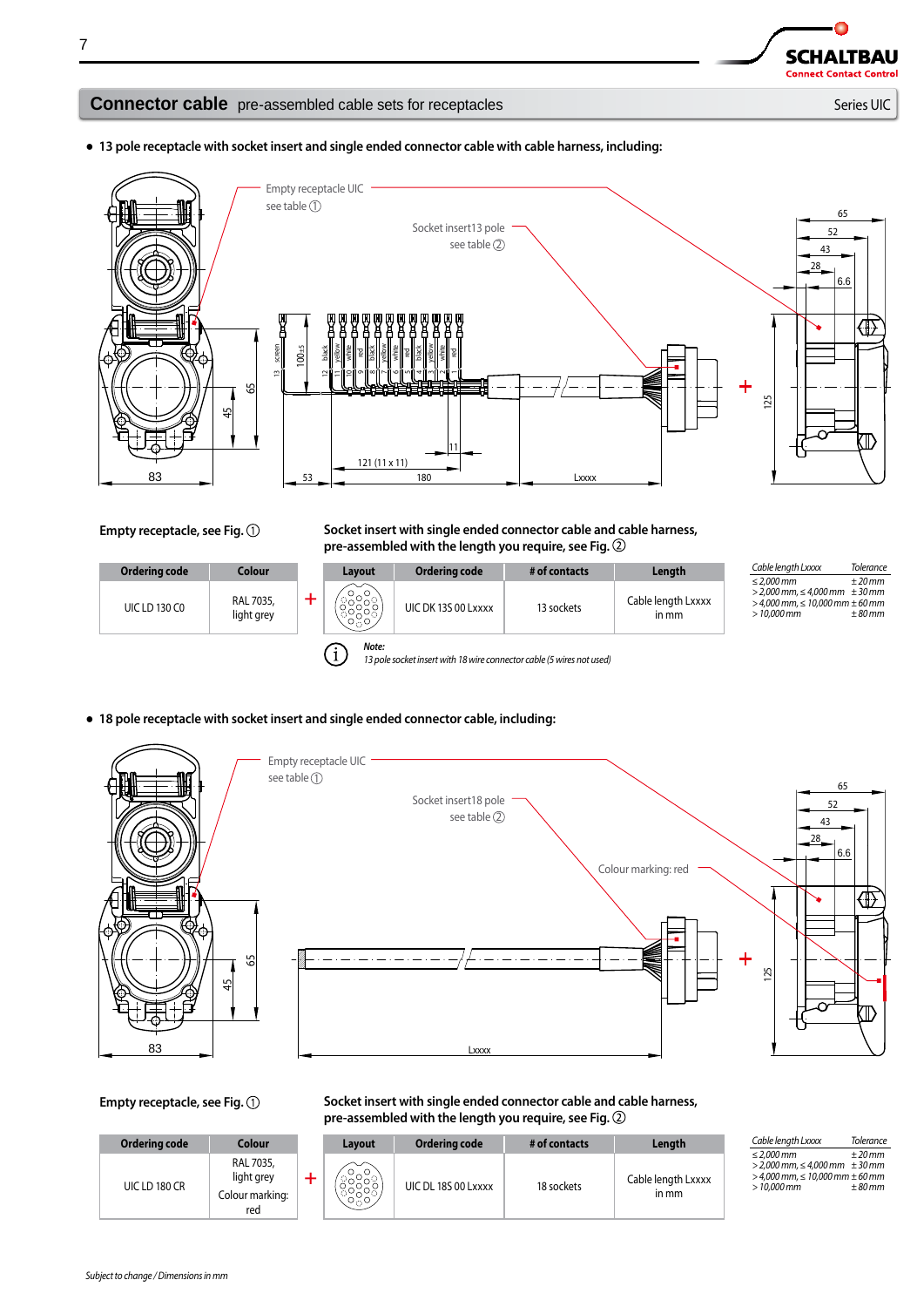

### **Replacement insert for rececptacle** pre-assembled Series UIC Series UIC

### ● **Replacement insert for 18 pole receptacles**

Schaltbau has developed a new replacement insert for the 18 pole receptacle which is likely to reduce maintenance and downtime considerably. For if during maintenance it becomes necessary to re-

### **Features**

- Replacement insert implemented with sockets on both ends
- Crimp adapter with per-assembled cable
- Insert can be replaced on site
- No need of rewiring the rail vehicle
- No need of electrical testing the jumper's contacts and wires

place worn contacts, there is no need of a cable replacement any longer. All you need do is exchange the replacement insert of the receptacle. You can do that from the front and outside the engine shed and even do without the electrical test of the connector's contacts and wires.

Empty receptacle UIC558 Replacement insert Crimp adapter

Empty receptacle UIC558 (LD) Replacement insert Crimp adapter (BT) (CA)



● **18 pole receptacle with replacement insert, crimp adapter and single ended connector cable, including:**



| Cable length Lxxxx                         | <b>Tolerance</b> |
|--------------------------------------------|------------------|
| $\leq$ 2.000 mm                            | $±20$ mm         |
| $>$ 2,000 mm, $\leq$ 4,000 mm $\pm$ 30 mm  |                  |
| $>$ 4,000 mm, $\leq$ 10,000 mm $\pm$ 60 mm |                  |
| $>10.000$ mm                               | $±80$ mm         |

### **Empty receptacle Table Replacement insert 18 pole Table Ordering code Colour + Layout Ordering code +** UIC LD 180 CR ZW  $\begin{array}{|c|c|} \hline \text{RAL 7035, light grey} \\ \text{Column marking: red} \end{array}$

**Crimp adapter 18 pole with single ended connector cable, pre-assembled with the length you require, see Table** 

| Colour                                      | Lavout                                      | Ordering code | Lavout | Ordering code       | # of contacts | Length                       |
|---------------------------------------------|---------------------------------------------|---------------|--------|---------------------|---------------|------------------------------|
| RAL 7035, light grey<br>Colour marking: red | シュー<br>$\sim$ $\sim$ $\sim$<br>$O \wedge O$ | UIC BT 18S/P  | しへし    | UIC CA 18P 00 Lxxxx | 18 pins       | Cable length Lxxxx<br>$n$ mm |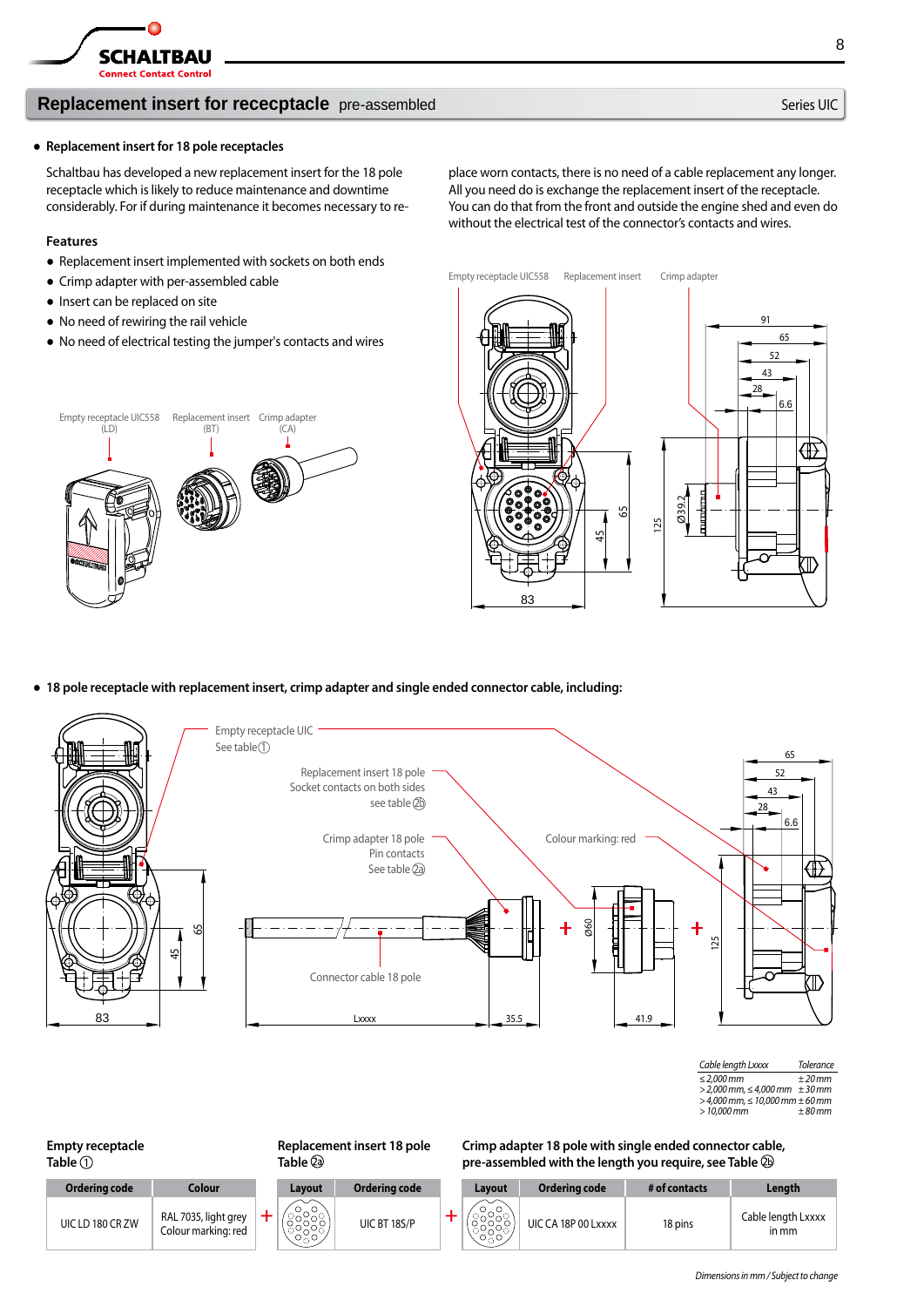**SCHALTBAU Connect Contact Control** 

Δ

### **Plug** Series UIC



| <b>Ordering code</b>    | # of contacts | Colour                               | Cable gland                     |
|-------------------------|---------------|--------------------------------------|---------------------------------|
| <b>UIC ST 13P EO D1</b> | 13            | black                                | for cable Ø<br>$12.5 - 15.5$ mm |
| UIC ST 18P ER D2        | 18            | <b>black</b><br>Colour marking: red  | for cable Ø<br>$16.5$ 18.5 mm   |
| UIC ST 22P EB           | 22            | <b>black</b><br>Colour marking: blue | for cable Ø<br>$16.5 - 18.5$ mm |
| Note:                   |               |                                      |                                 |

*● All pin contacts included in delivery*

*● For other options, such as different shell colours, refer to Ordering code, p. 4, or contact us*

### **Receptacle, dummy and empty receptacle and the contract of the series UIC Series UIC**



### **Receptacle, Table**

| Ordering code        | # of contacts |  |
|----------------------|---------------|--|
| <b>UIC KD 13S CO</b> | 13            |  |
| UIC KD 18S CR        | 18            |  |
| UIC KD 22S CB        | 22            |  |

### **Dummy receptacle, Table**

| Ordering code | # of contacts |
|---------------|---------------|
| UIC BD 130 CO | 13            |
| UIC BD 180 CR | 18            |
| UIC BD 220 CB | 22            |
|               |               |

### **Empty receptacle, Table**

| <b>Ordering code</b> | # of contacts |
|----------------------|---------------|
| UIC LD 130 CO        |               |
| UIC LD 180 CR        |               |
| UIC LD 220 CB        |               |

| Colour                                       |  |
|----------------------------------------------|--|
| RAL 7035, light grey                         |  |
| RAL 7035, light grey<br>Colour marking: red  |  |
| RAL 7035, light grey<br>Colour marking: blue |  |

*Note:*  $(i)$ 

*● All pin contacts included in delivery*

*● For options, such as switching contact, earthing bolt or other shell colours, refer to Ordering code, p. 4, or contact us.*

### **Pin and socket contacts Series UIC CONSIDERING ACCESS Series UIC**





### **Pin contact**

| Ordering code  | Finish  |
|----------------|---------|
| SHC-1,00-Ni-30 | Nickel  |
| SHC-1,00-Au-30 | Gold*   |
| SHC-1,00-Aq-30 | Silver* |



### **Socket contact**

| Ordering code  | <b>Finish</b> |
|----------------|---------------|
| BHC-1.00-Ni-30 | Nickel        |
| BHC-1,00-Au-30 | Gold*         |
| BHC-1,00-Ag-30 | Silver*       |

### **Specifications**

| Wire gauge | <b>Current rating</b> |
|------------|-----------------------|
| 18  17 AWG | 10 A                  |
| 18  17 AWG | 10 A                  |
| 18  17 AWG | 10 A                  |

*\* Special design, upon request*

9

*Subject to change change / Dimensions in mm*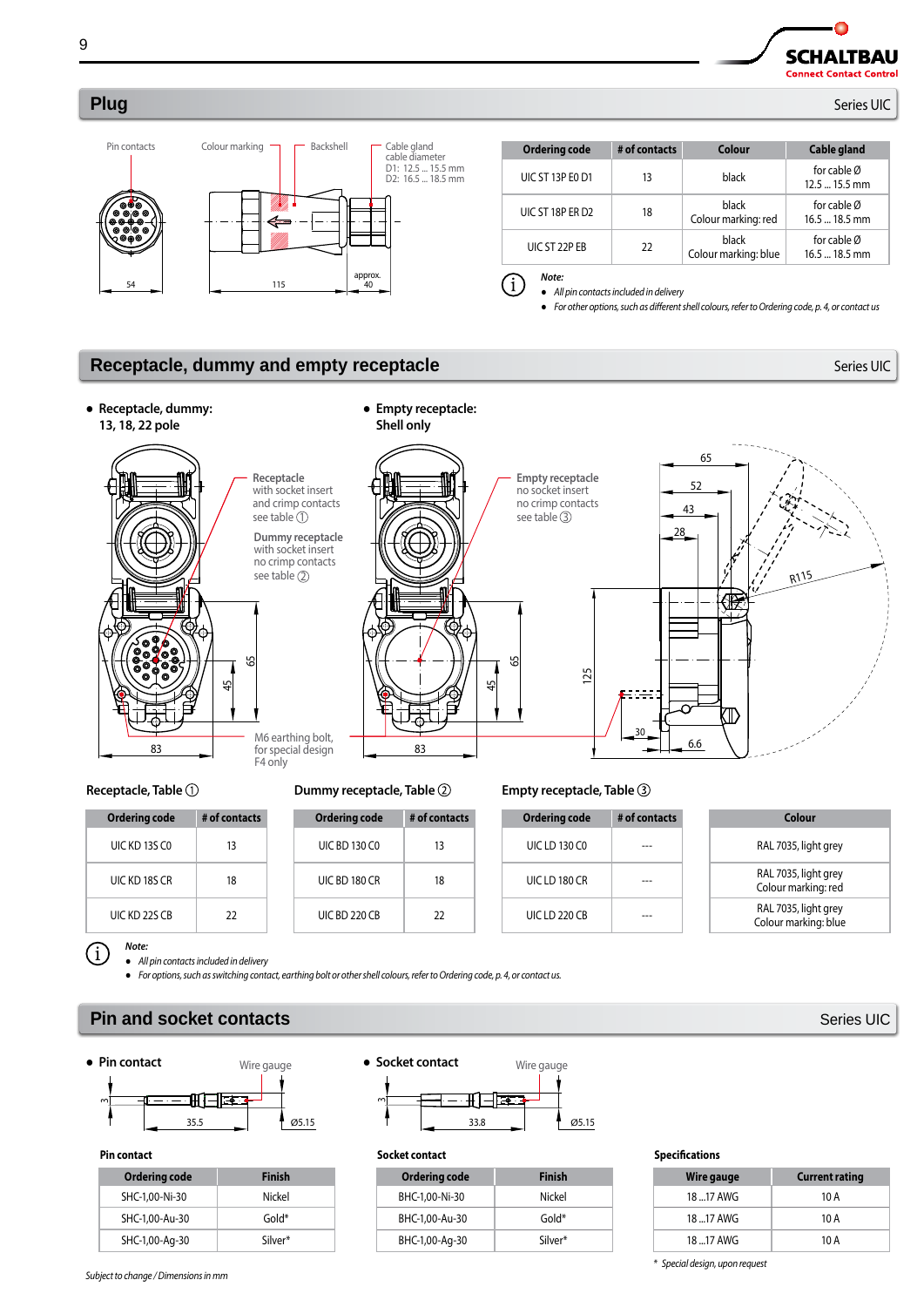

### **Cable gland for through hole mounting and series and series UIC Series UIC Series UIC**

### ● **Pg21 antikink cable glands:**



### **Assembly and disassembly and disassembly**  $T^{[0]}$  **and**  $T^{[0]}$  **and**  $T^{[0]}$  **and**  $T^{[0]}$  **and**  $T^{[0]}$  **and**  $T^{[0]}$  **and**  $T^{[0]}$  **and**  $T^{[0]}$  **and**  $T^{[0]}$  **and**  $T^{[0]}$  **and**  $T^{[0]}$  **and**  $T^{[0]}$  **and**  $T^{[0]}$  **and**  $T^{[0]}$  **and**  $T^{[0]}$  **and**



### **Cable** 18pole cable connectors, single and double ended Series UIC Series UIC Series UIC

Both single and double ended 18 pole cable connectors comply with the EN 45545 standard and are delivered by the metre. Ordering code: **UIC558 adapter cable 18-pin**

 $\bullet$  Train bus:  $1 \times 2 \times 18$  AWG, wires 17, 18

Ξi

- 
- Signal cable: 4 x 4 x 17 AWG, wires 1 ... 12, 14 ... 16
- Shielded cable: Overall screen, Cu braid, wire 13

*Note: This type of cable is used for our pre-assembled 13 and 18 pole cable sets. The 18 wire cable is also used for 13 pole jumpers. In this case, however, 5 wires remain unconnected.*

### **Mounting,** holes, orientation Series UIC and Series UIC and Series UIC and Series UIC and Series UIC and Series UIC

### **Schaltbau standard:** »3 hole mounting«



*for special design F4 only*



### »4 hole mounting« **Mounting orientation**

 $Ø$  17.5 +0.5

9  $(10$  $(12)$   $(11)$  17 18

14 15  $(20)$  (16

Group 4

Group 3

*\*NC: not connected*

17 white 18 black

Wire train bus (WTB)

white with numbering

white with numbering

> As break-away connector the jumper ensures in compliance with UIC 558 a non-destructive separation of plug and receptacle when two electrically not decoupled vehicles move apart. To this end make sure to mount the receptacle upright onto the front end of the vehicle or carriage, so that the lid opens upwards.

1 2 4)

5 6  $8)$  wire train bus (WTB)\*

white with numbering

Group 1

Cu braid

Screen

Overall screen13 Cu braid

white with numbering 10

*<sup>\*</sup> Diameter for all fixing and securing elements, such as screw heads: 12.5 mm max.*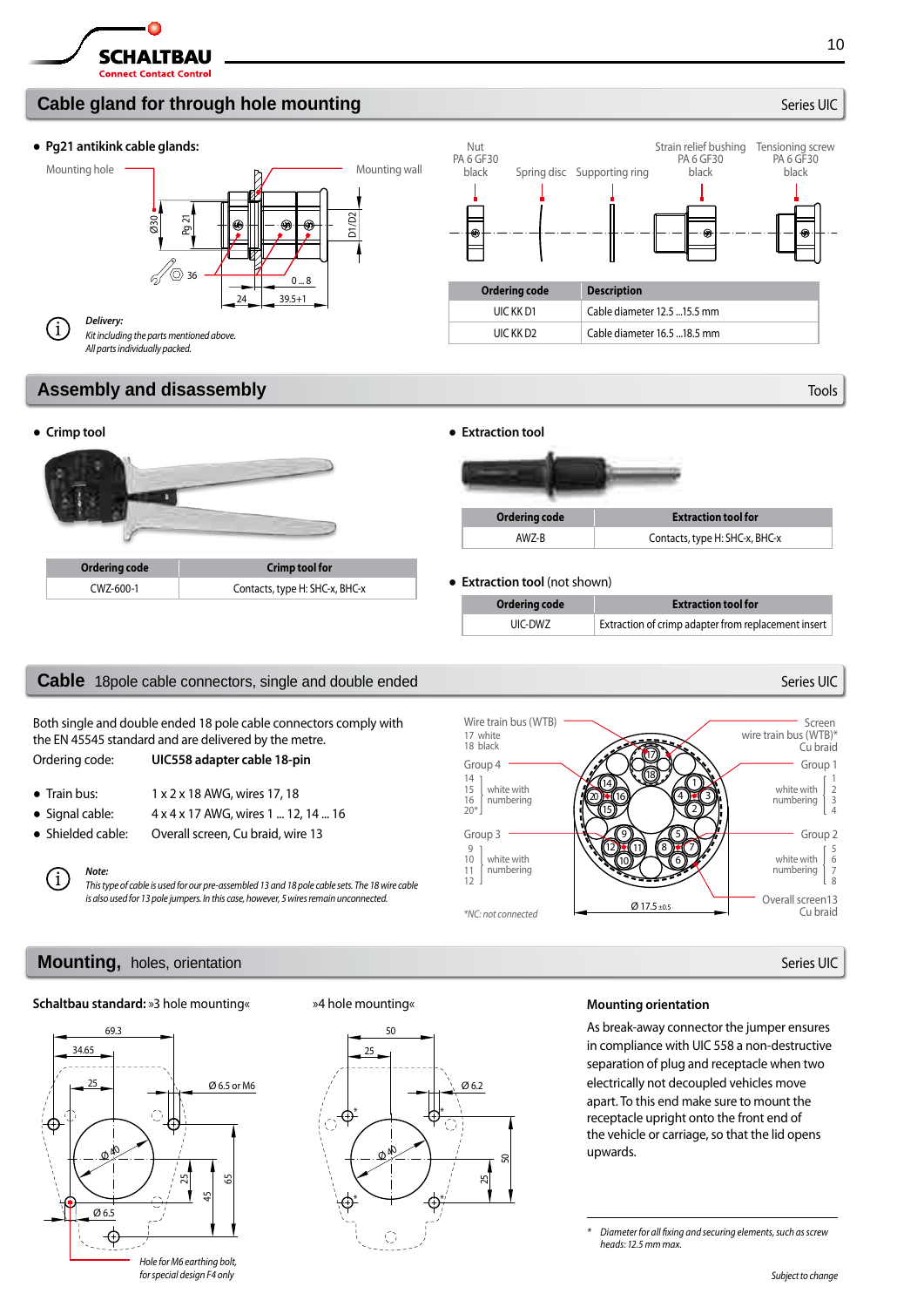The UIC Series inter-car jumpers dealt with in this catalogue are intended for use with low-voltage systems and special installations. They are designed and tested in compliance with the generally recognised state of the art. However, the improper use, operation, handling,

**Due to our continuous improvement programme, the design of our products can be modified at any time. So some features may differ from the descriptions, specifications and drawings in the catalogue.** 

**You can download the latest update of the catalogue at schaltbau.info/download1en. The updated catalogue renders the previous issue invalid.**

- Only authorized and trained personnel are allowed to plan and carry out all mechanical and electrical installations, transport, commissioning, as well as maintenance and repair work.
- This applies to the observation of the general installation and safety regulations for low-voltage systems as well as the proper use of tools approved for this purpose. Electric equipment requires protection from moisture and dust during installation, operation and storage.
- Electrical hazards: Any exposure to the connector's live parts. Risk of electrical shock!
- Work on electric equipment may only be performed by a qualified electrician or trained personnel working under the direction and supervision of a qualified electrician according to the applicable rules of electrical engineering.
- Observe all applicable national provisions, all safety, accident prevention and environmental regulations as well as the recognized technical rules for safe and proper working.
- Carry out regular inspections of all protection and safety devices to see if they work properly.
- Work on electric equipment may only be performed by a qualified electrician or trained personnel working under the direction and supervision of a qualified electrician according to the applicable rules of electrical engineering.
- The connectors supply power and signals. They are intended for plug-in and detachable connections of components, devices and systems only.
- In order to comply with IEC 61984 make sure that always the live side of the connector – no matter whether plug or receptacle – is fitted with socket contacts. Crimp connections have to be manufactured according to IEC 60352-2 – Solderless Connections.

### **Installation and maintenance manual**



**For a detailed list of all safety, installation and maintenance instructions, download our manual F120-M.en!**

### **Visual inspections**

Be sure to make visual inspections regularly. Improper handling of the connector, e.g. when hitting the floor with some impact, can result in breakage, visible cracks and deformation.



**Defective and/or leaky parts must be replaced instantaneously!**

maintenance of or tampering with electric equipment can cause serious or fatal injury to the user or others, and the appliance or other property can be damaged.

**SCHALTBAL** nnect Contact Contr

**Electrical hazards: Any exposure to the connector's live parts. Risk of electrical shock! Observe all applicable national provisions, all safety,** 

**accident prevention and environmental regulations as well as the recognized technical rules for safe and proper working.**

- Make sure that there is no undue strain, pressure, flexing and torsion on the cable connection.
- For optimum protection of the cable connection make sure the connector is supplied with a strain relief.
- According to IEC 61984 connectors used as intended must not be engaged or disengaged when live or under load.
- Crimp connections have to be manufactured according to IEC 60352-2 – Solderless Connections.
- When disengaging a connector, pull the plug and never the cable.
- A connector that does not engage easily requires special attention: Check for the correct orientation, pollution or if contacts got bent. Remedy the cause without delay. Never use force! The connector should always engage easily.
- In order to meet the requirements of the protection class and to protect the connectors against the entry of dirt or moisture, make sure that, when not mated,
	- the plug is always inserted into a dummy receptacle
	- the hinged lid of receptacles is closed, according to its intended use
- Use the connector only according to its intended use. Replace or repair damaged parts exclusively with original parts. Any other usage of or tampering with the connector is considered contrary to its intended use. No liability is assumed for damages and accidents caused due to non-compliance with the instructions or improper use of the connector.
- The connectors are constructed for specific ambient conditions. Operate the connectors only under the ambient conditions, like temperature ranges and IP protection classes as defined in our catalogue on page 3 "Specifications".